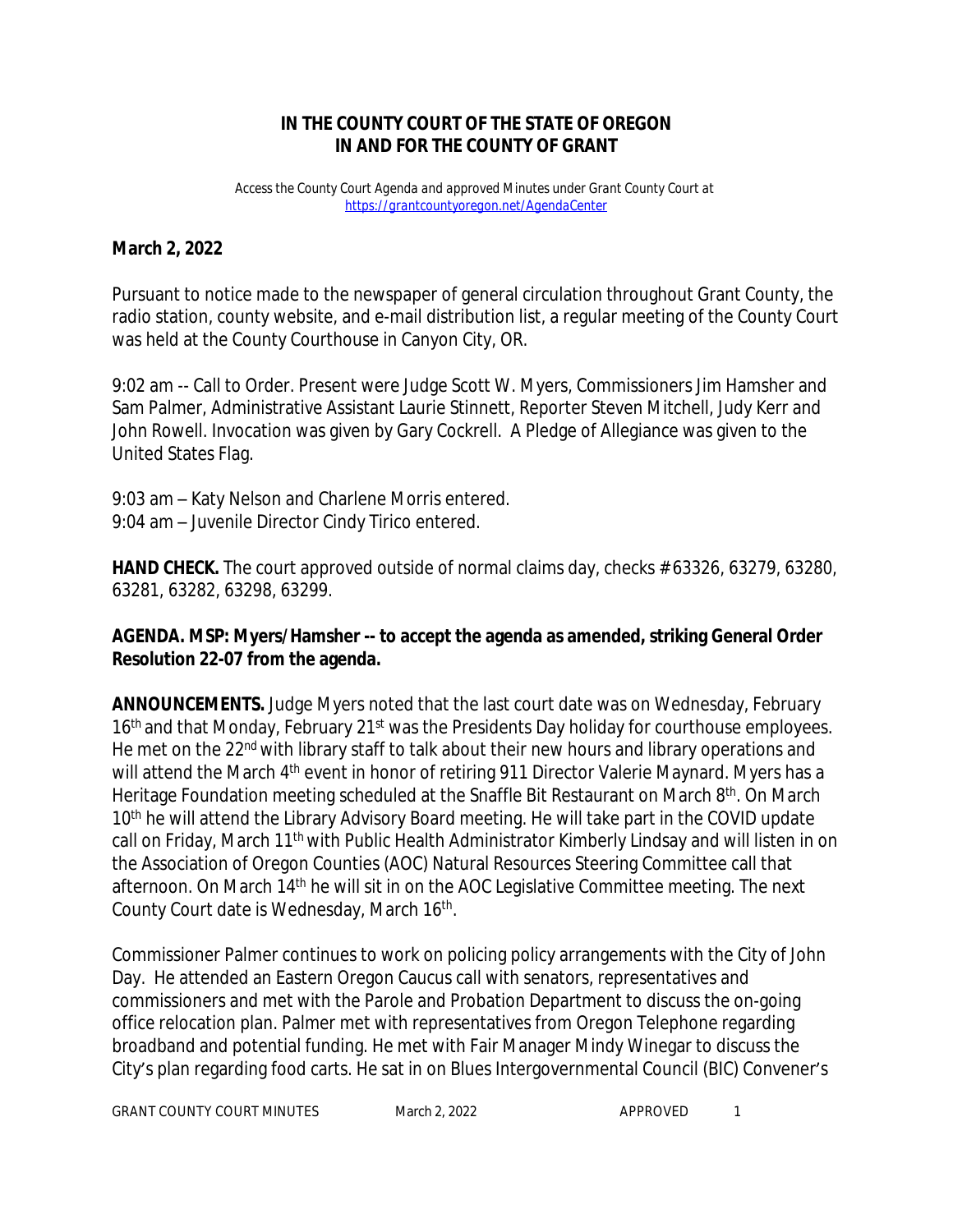Meeting this morning and noted that the next full meeting will be held on Monday, March 28<sup>th</sup> at 10 a.m. Grant County will be hosting the meeting.

Commissioner Hamsher sat in on the Eastern Oregon Caucus call with Oregon senators and representatives. He took part in an Eastern Oregon Commissioners call with Regional Solutions, a League of Oregon Cities (LOC) Board of Directors meeting, and a Blues Intergovernmental Council (BIC) Conveners meeting. He joined other local leaders in meeting with Senator Merkley, and listened in on the town hall with the Senator. Hamsher took part in a second Eastern Oregon Caucus call. He talked with Jessica at Senator Merkley's office about Senate Bill 37-06. He took part in a National Association of Counties Public Lands Steering Committee meeting. Hamsher spoke with Eric Bush from Emergency Management, met with Economic Development Director Tory Stinnett and spoke with Zach from Oregon Rain, Senator Finley about funding requests and Representative Owens about awards. Fairgrounds Manager Mindy Winegar and Hamsher discussed future proposals for the Fairgrounds. He spoke with the District Attorney's assistant, Tax Assessor David Thunell, and appeared on KJDY radio's Coffee Time program.

9:07 am – Reporter Logan Baggett entered

## **MINUTES. MSP: Myers/Hamsher -- to approve the minutes of February 16, 2022 as presented.**

**RESOLUTION 22-06.** This resolution is presented for approval to appropriate the unanticipated donation of \$10,000 to the Sheriff's Office for training purposes. The Court thanked the anonymous citizen for the generous donation.

**MSP: Hamsher/Myers – To accept the donation by an anonymous citizen of \$10,000 to be used for Sheriff's Department training.**

**PUBLIC COMMENT.** Charlene Morris asked if telephone attendees could be identified. Judge Myers felt that they were not obligated to identify themselves, but if any wished to do so, he gave them the option at that time. He noted that if telephone attendees ask to speak, they are also asked to identify themselves.

**SHERIFF'S OFFICE.** Sheriff Todd McKinley presented the Community Corrections 2021-2023 Biennial Plan. These are budget documents submitted to the state for their share in funding. He explained that they have two separate budgets for the same department; both the Department of Corrections budget and the County budget.

**MSP: Palmer/Myers – To approve the Community Corrections 2021-2023 Biennial Plan as presented and to elect Sheriff Todd McKinley as Chair of the Community Corrections Board.** McKinley noted that there were 1216 calls and 417 cases to date as of this week.

**JOHN DAY-SNAKE RESOURCE ADVISORY COUNCIL REPORT (SNAKE-RAC).** Katy Nelson shared her response from the recent meeting of the council. She questioned whether the wolf policy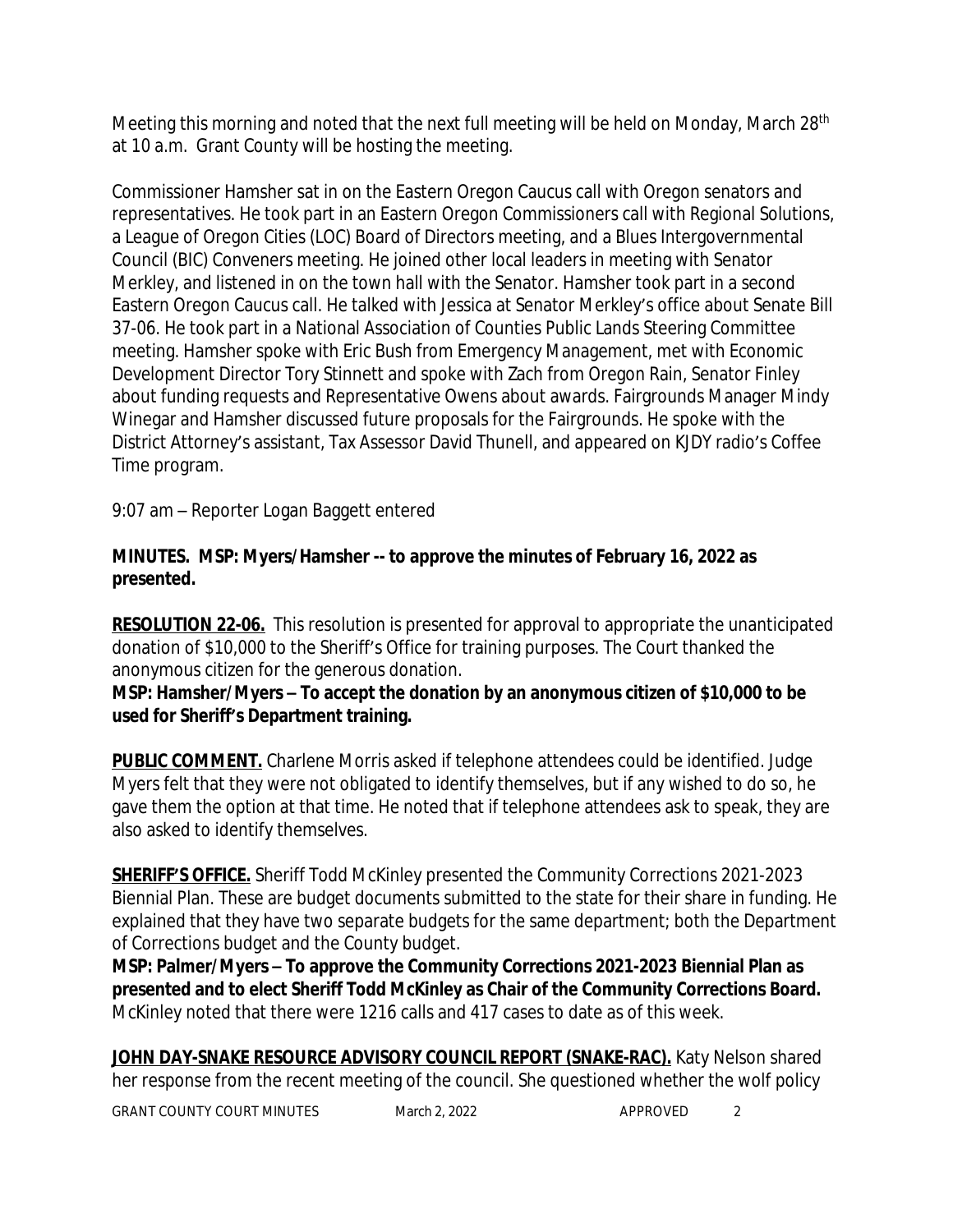was equitable to all and stated that by encouraging the proliferation of wolves, we are destroying a food source (deer, elk) and compromising the culture of Indigenous People, with whom hunting and religion are intertwined. Nelson called the wolf policies "elitist" and damaging to independent and less monied rural people, whose hunt for wild game is also a valued sport and way of life. Nelson asked the Court to use their influence to bring this matter to the attention of those they talk to. In further discussion, Commissioner Palmer commented on the discrepancies in wolf management, with Judge Myers concurring. He noted the irony of the U.S. Highway 395 boundary that lists wolves as protected at the courthouse, but not across the highway at his residence.

9:39 am- Roadmaster Alan Hickerson, Mechanic Joe Bennett and Safety and Risk Manager Ryan Palmer entered

9:41 am- Juvenile Counselor Mike McManus entered

9:42 am- Legal Assistant Jamie McKay and Victim Assistant Director Kimberly Neault entered

**ROAD DEPARTMENT.** Roadmaster Alan Hickerson presented a request for the purchase of a used 972 Cat loader. This would replace the department's 980 Cat loader that is approximately 40 years old. It will be purchased from Western States for \$257,500 and will come out of the Road Department's capital outlay account. After further discussion, it was decided to offer the 980 Cat as surplus, rather than use it as a trade on the new purchase.

**MSP: Hamsher/Myers – To approve the purchase of the 972 Cat loader from Western States for the price of \$257,500 out of the Road Department capital outlay account as presented.**

9:45 am- Human Resources Manager Laurie Cates, Planning Director Shannon Springer and Sheriff Todd McKinley entered.

**OFFICE SPACE.** Commissioner Sam Palmer met with the Juvenile Division Department to discuss relocating to its office space apart from the Adult Parole & Probation Division. Court discussion ensued, with question as to which accommodations would best serve the Juvenile Department. Suggestions included scheduling a separate day for juveniles, making the courtroom available for use, or transitioning other departments to create the necessary space. Sheriff McKinley noted that it was an issue that has been discussed for a long time, with no resolution. Palmer stressed that it needed to be a timely move and not one that would require remodeling two or three different buildings. He expressed concerns about juvenile and adult offenders operating out of the same space. McKinley does not feel that the L Building location would work well for juveniles and that it is important to keep them close to the necessary interactions at the courthouse. Myers observed that although the issue is on the table, it did not look like it could be settled today. He emphasized that the point is not to displace currently housed employees, but to determine the best way to house the services we provide. In closing, Myers suggested that a committee, consisting of representatives from each potentially impacted department, be formed to recommend the best possible options.

**POLICING UPDATE.** A proposal regarding policing issues was reviewed by legal counsel and sent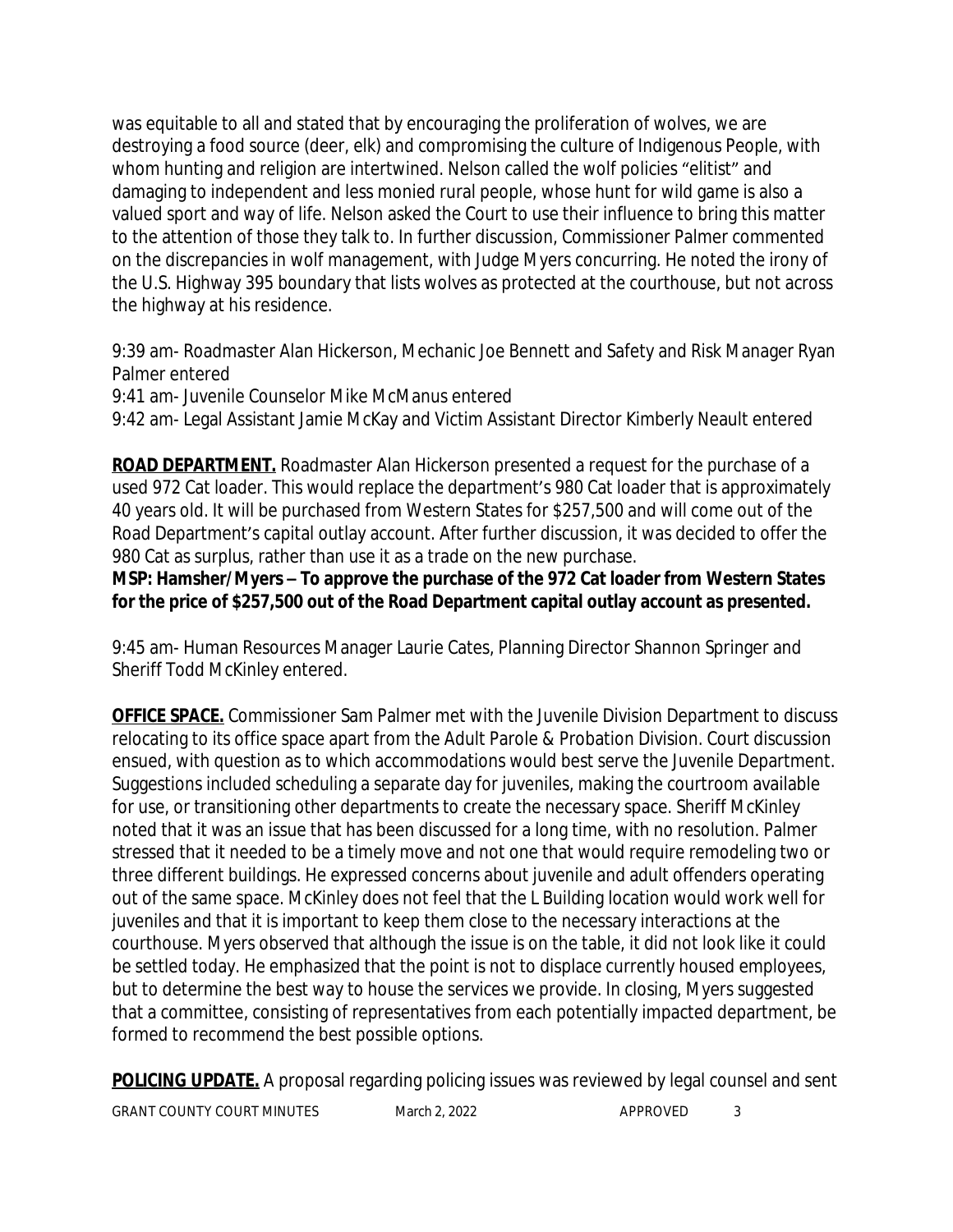to the John Day City Council. Palmer stated that it is now back in the city's hands. He planned to bring an update from last night's John Day City Council meeting, but that meeting is scheduled for March 8<sup>th</sup>. He will update the Court with further information after the City Council meets.

**REQUEST FOR COMPENSATION**. District Attorney Jim Carpenter requested financial compensation for Legal Assistant Jamie McKay. She exceeded 60 hours of compensation time as a result of a staff absence/resignation and an unusually heavy work load during a two week trial in which she was the legal assistant for both trial attorneys. According to the request, during that time, McKay arrived early, stayed late and worked weekends while also handling her regular assignments. The compensation is available in the DA's budget from funds not incurred because of the staff resignation.

# **MSP: Myers/Palmer, Hamsher – To approve the request for payment of 60 hours compensation time for Legal Assistant Jamie McKay.**

Judge Myers clarified that this approval is a waiver, not a violation, of the current policy. Future requests will be decided on a case by case basis. McKay was thanked by the Court for covering for her department during this time. Commissioner Hamsher noted that this is one of those jobs "you can't walk away from" when dealing with required tasks.

**COVID MANDATE.** The Court agreed that the County will follow the statewide actions in lifting COVID mandates beginning with the indoor masked mandate on March 12<sup>th</sup>.

**MSP: Hamsher/Palmer – To lift the indoor masking policy within the County in concurrence with the State's decision to lift the mandate beginning on March 12, 2022.**

Discussion ensued as to how future COVID-related funding and payments may be made. Judge Myers cautioned employees to be aware of deadlines related to funding as restrictions are lifted.

**AUDIT CONTRACT.** The Court reviewed the contract to provide auditing services for the County from Solutions CPA.

**MSP: Myers/Palmer – To approve the contract with Solutions CPA to conduct the audit for the accounts and fiscal affairs of the County for the period beginning July 1, 2021 and ending June 30, 2022.**

**AMERICAN RESCUE PLAN ACT (ARPA) REIMBURSEMENT.** Emergency Management Coordinator Eric Bush presented the following requests for ARPA fund reimbursements: 1) to the Fairgrounds for two vaccine clinics held at the pavilion on November 1-5, 2021 and November 11, 2021 for the amount of \$5,835.23; 2) to the County for rekeyed locks at the Grant County Regional Airport (GCRA) for the Emergency Operations Center in April 2021 at the cost of \$1553.00; 3) to the Grant County Sheriff's Office (GCSO) for lost revenue of \$29,898.00 during the Fiscal Year 2020-21 as a direct result of the COVID-19 pandemic.

**MSP: Myers/Hamsher – To approve reimbursement for all three requests as listed above from ARPA funds: \$5835.23 to the Fairgrounds for two vaccine clinics held in November 2021; \$1553.00 to the County for the installation of locks at the GCRA for the Emergency Operations Center; \$29,898.00 to GCSO for lost revenue during the 2020-21 fiscal year as a direct result of**